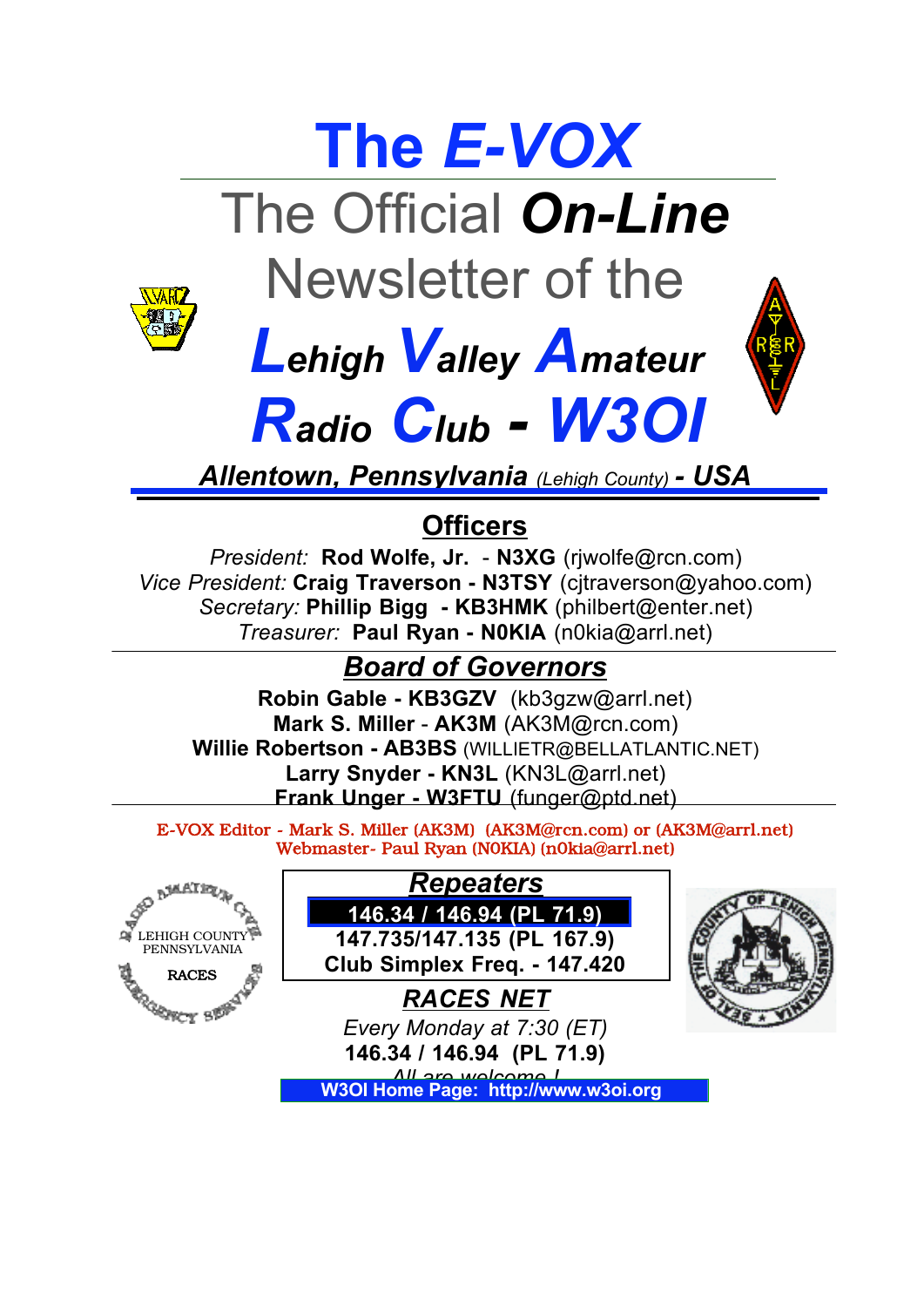

#### September, 2006 **Contents** School's Open Drive Carefully

|                            | page 3    |
|----------------------------|-----------|
|                            | page 3    |
|                            | pages 4-5 |
|                            | page 6    |
|                            | page 7    |
| IS 700 Deadline  IMPORTANT | page 8    |
|                            | page 9    |
|                            | page 10   |



#### Newsletter submissions can be sent to Mark (AK3M) at AK3M@rcn.com

Your submissions can be text or graphics.

\_\_\_\_\_\_\_\_\_\_\_\_\_\_\_\_\_\_\_\_\_\_\_\_\_\_\_\_\_\_\_\_\_\_\_\_\_\_\_\_\_\_\_\_\_\_\_\_\_\_\_\_\_\_\_\_\_\_\_\_\_\_\_\_\_\_\_\_\_\_\_\_\_\_\_\_\_\_\_\_\_\_\_\_\_\_\_\_\_\_\_\_\_\_\_\_\_\_\_\_\_\_\_\_\_\_\_\_\_\_\_\_\_\_\_\_\_\_\_\_\_\_\_\_\_\_\_\_\_\_\_\_\_\_\_\_\_\_\_\_\_\_\_\_\_\_\_\_\_\_\_\_\_\_\_\_

**L**ehigh **V**alley **A**mateur **R**adio **C**lub (W3OI) **E-VOX September, 2006** Page 2 of 10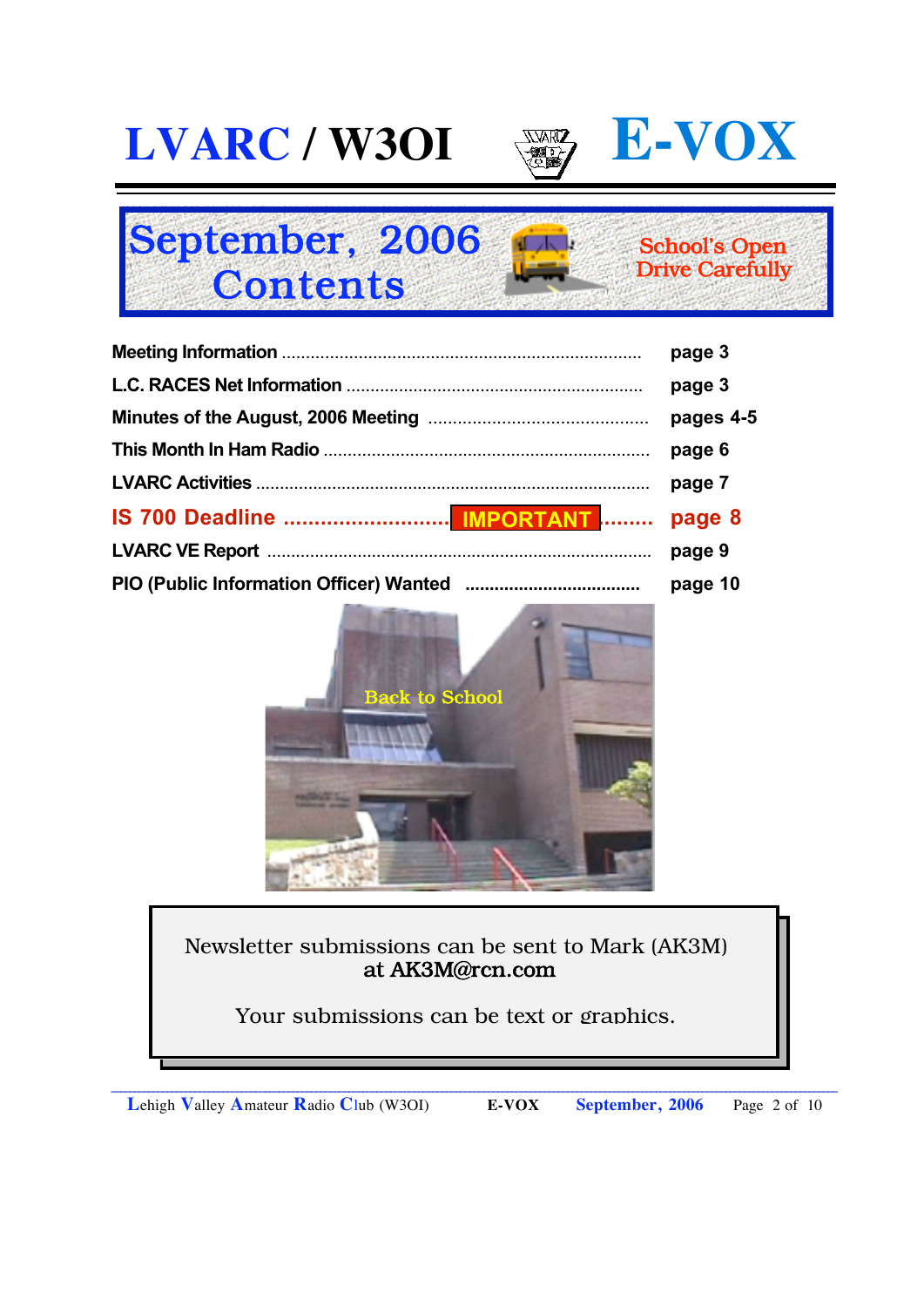

### **Monday Night RACES/ARES Check-In Summary - 2006**

| <b>Month</b>                               | <b>Number of</b><br><b>Check-In's</b> |                                                                |   | <b>Number of</b><br><b>Mondays</b> |  |
|--------------------------------------------|---------------------------------------|----------------------------------------------------------------|---|------------------------------------|--|
| <b>January</b>                             | 167                                   |                                                                | 5 |                                    |  |
| <b>February</b>                            | 132                                   |                                                                | 4 |                                    |  |
| <b>March</b>                               | 149                                   |                                                                | 4 |                                    |  |
| <b>April</b>                               | 149                                   |                                                                | 4 |                                    |  |
| <b>May</b>                                 | 123                                   |                                                                | 4 |                                    |  |
| <b>June</b>                                | 109                                   |                                                                |   | 4                                  |  |
| <b>July</b><br><b>JATEUR RAOIO</b><br>AVER | 120                                   | Lehigh County<br><b>CIVIL EMERGENCY</b><br><b>Pennsylvania</b> | 4 |                                    |  |

\_\_\_\_\_\_\_\_\_\_\_\_\_\_\_\_\_\_\_\_\_\_\_\_\_\_\_\_\_\_\_\_\_\_\_\_\_\_\_\_\_\_\_\_\_\_\_\_\_\_\_\_\_\_\_\_\_\_\_\_\_\_\_\_\_\_\_\_\_\_\_\_\_\_\_\_\_\_\_\_\_\_\_\_\_\_\_\_\_\_\_\_\_\_\_\_\_\_\_\_\_\_\_\_\_\_\_\_\_\_\_\_\_\_\_\_\_\_\_\_\_\_\_\_\_\_\_\_\_\_\_\_\_\_\_\_\_\_\_\_\_\_\_\_\_\_\_\_\_\_\_\_\_\_\_\_

**L**ehigh **V**alley **A**mateur **R**adio **C**lub (W3OI) **E-VOX September, 2006** Page 3 of 10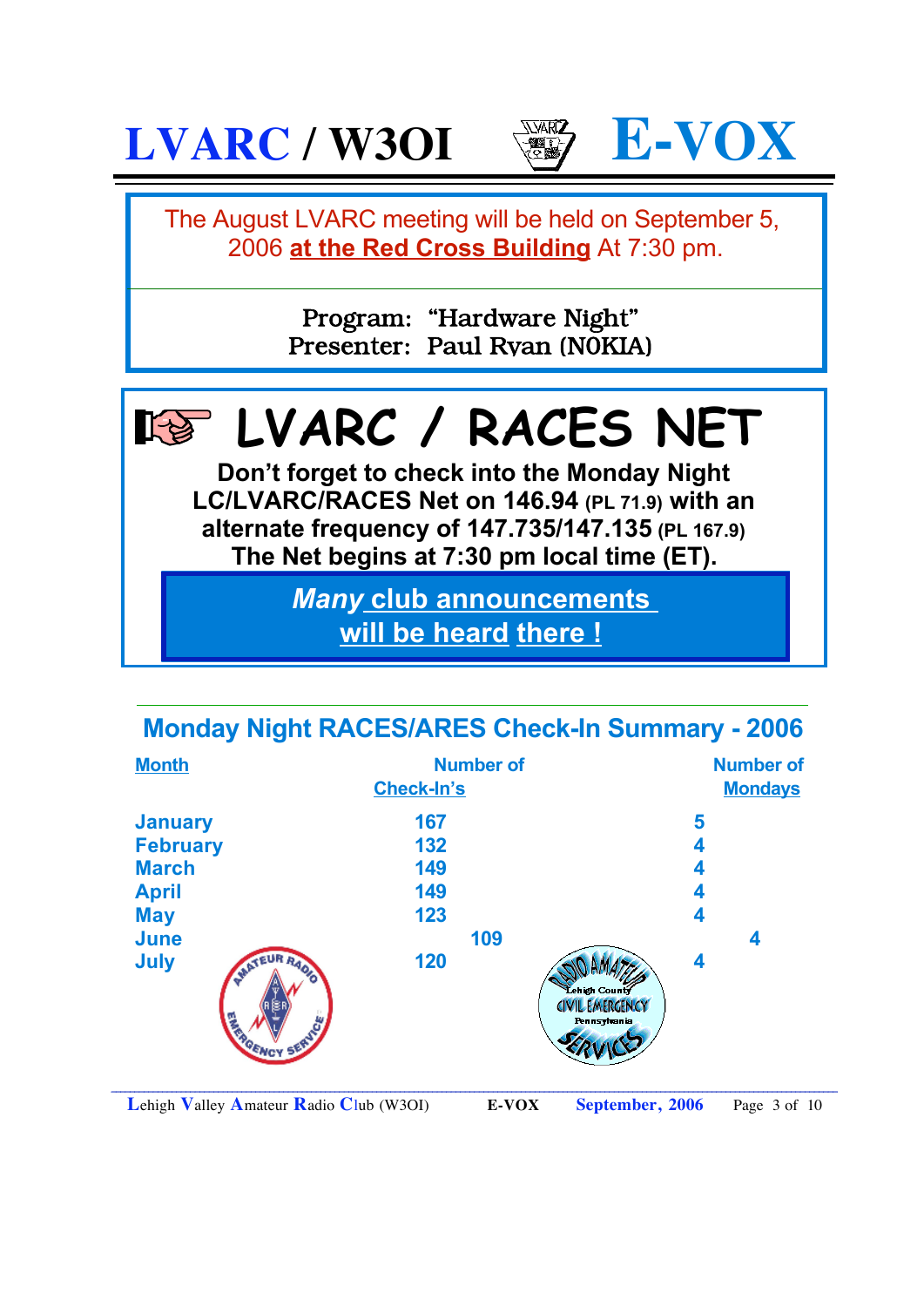### $LVARC$  / **W3OI**  $\qquad$   $\qquad$   $\qquad$   $\qquad$   $\qquad$   $\qquad$   $L-VO$

### Minutes of the August 1, 2006 LVARC Meeting

**Lehigh Valley Amateur Radio Club (W3OI) Meeting Minutes**

*(The minutes of the August 1, 2006 meeting were taken by President Wolfe (N3XG) due to Phil's (KB3HMK) absence.)*

-----------------------------------------------------------------------------------------------------------------

Meeting called to order by President Wolfe at 19:35 EDST.

The Pledge of Allegiance was held, followed by a moment of silence for Silent Keys. There were 10 members and 2 guests in attendance. We were joined by Hadrain Gable and by Nick Milkovits. Nick is a college student at ESU and found the club through a web search. Nick became interested in amateur radio after seeing a demonstration at a computer conference / exhibit that he attended. The club welcomes both Hadrain and Nick.

The July minutes were approved as posted in the E-Vox. Larry KB3JMS made a motion to accept and Carl AA3IX provided a second to the motion, and the motion carried with all in favor.

Paul N0KIA reported that the club's treasury ended July with a balance of \$2232.94. Larry KB3JMS made a motion to accept the Treasurer's report. Don KC3II provided a second to the motion and the motion carried with all in favor.

Committee Reports-

Repeater- There has been some intermittent interference from Northampton County Communications Center; they had a lightning strike and have been getting into much of everything in the valley. They are working to fix that.

**Program** – Tonight's program will be "Hints and Kinks" and Paul N0KIA will moderate it. Paul will also moderate the program for next month, "Hardware Night".

**Volunteer Examiners** – Rod reported that we tested two for General, one passed the written, but there were no upgrades.

\_\_\_\_\_\_\_\_\_\_\_\_\_\_\_\_\_\_\_\_\_\_\_\_\_\_\_\_\_\_\_\_\_\_\_\_\_\_\_\_\_\_\_\_\_\_\_\_\_\_\_\_\_\_\_\_\_\_\_\_\_\_\_\_\_\_\_\_\_\_\_\_\_\_\_\_\_\_\_\_\_\_\_\_\_\_\_\_\_\_\_\_\_\_\_\_\_\_\_\_\_\_\_\_\_\_\_\_\_\_\_\_\_\_\_\_\_\_\_\_\_\_\_\_\_\_\_\_\_\_\_\_\_\_\_\_\_\_\_\_\_\_\_\_\_\_\_\_\_\_\_\_\_\_\_\_ **L**ehigh **V**alley **A**mateur **R**adio **C**lub (W3OI) **E-VOX September, 2006** Page 4 of 10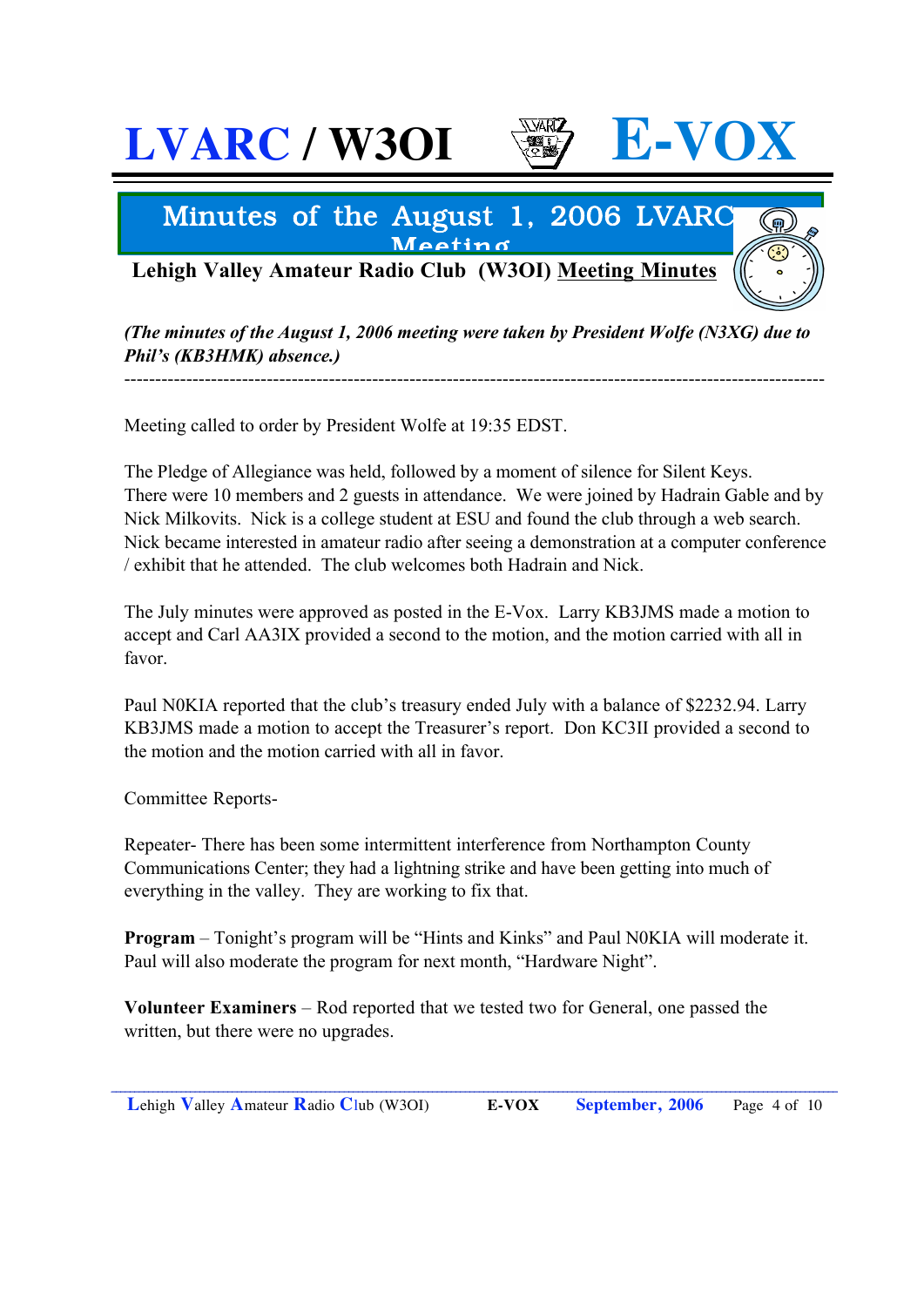**Field Day** – Rod reported that the logs were submitted. We had 32 participants, there were 202 contacts. The surprise band was 6 meters. 6 meters was open into the Midwest and Gulf Coast for a couple of hours and that racked up 26 contacts. Carl will watch for QSL cards and figure out the Grid Square for our operating position, as many 6-meter operators are grid ops.

**Old Business** – The President issued a reminder that club members should bring their old ink cartridges to the meetings for Frank. The club is recycling them and it benefits the repeater fund. The President also reminded everyone that the Technician Question Pool has officially changed, and there are still some new books available if anyone would like to become a ham and study from the ARRL text. There was no other old business.

**New Business** – We are now taking nominations for the Pres Schuler award. Nominations will be taken up until the November meeting and the award is presented in December. The President also reminded members that nominations for Officers will open in October. There was no other new business.

**Good of the Order** - The President pointed out that Ham Radio has been in the news a lot, and has been specifically featured in all the after action reports from Katrina. Ham radio has been hailed as one of the things "that worked". As a result both the FBI and the DHS have been adding Ham Radio into their interoperability and communications plans. The major communication trade magazines have also had unsolicited mention of ham radio in most of the articles pertaining to emergency preparedness. They have encouraged those in charge of disaster preparedness to contact their local Ham Clubs and find out what can be done. If you are interested in EMCOMM (emergency communications), you do need to have training beyond your license.

There being no other club business, the meeting was adjourned at 20:15 EDST by a motion made by Larry KB3JMS and a second by Craig N3TSY. All were in favor.



\_\_\_\_\_\_\_\_\_\_\_\_\_\_\_\_\_\_\_\_\_\_\_\_\_\_\_\_\_\_\_\_\_\_\_\_\_\_\_\_\_\_\_\_\_\_\_\_\_\_\_\_\_\_\_\_\_\_\_\_\_\_\_\_\_\_\_\_\_\_\_\_\_\_\_\_\_\_\_\_\_\_\_\_\_\_\_\_\_\_\_\_\_\_\_\_\_\_\_\_\_\_\_\_\_\_\_\_\_\_\_\_\_\_\_\_\_\_\_\_\_\_\_\_\_\_\_\_\_\_\_\_\_\_\_\_\_\_\_\_\_\_\_\_\_\_\_\_\_\_\_\_\_\_\_\_ **L**ehigh **V**alley **A**mateur **R**adio **C**lub (W3OI) **E-VOX September, 2006** Page 5 of 10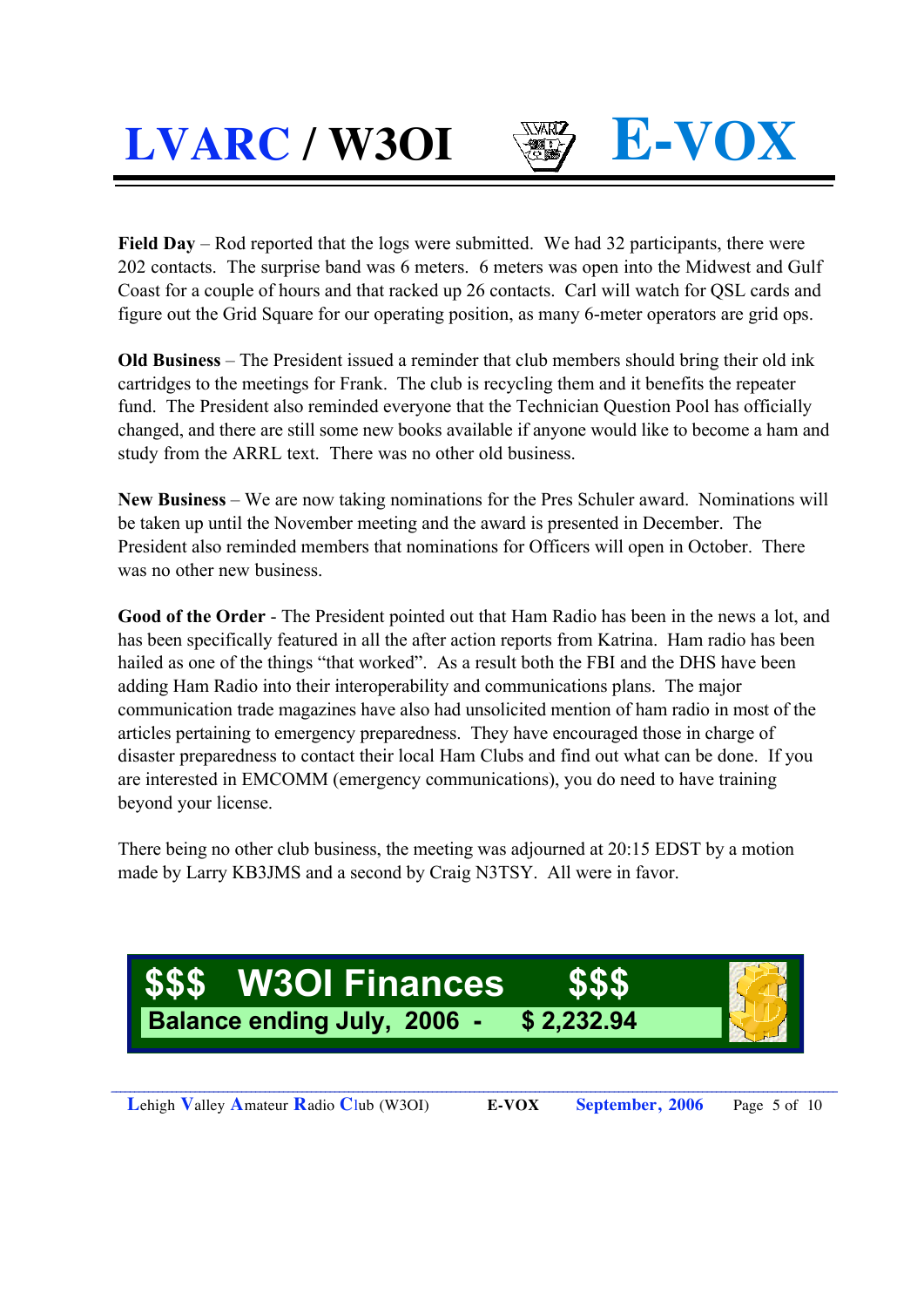

# This Month In Hom Radio

| Sunday                                                                                    | Monday                                                    | Tuesday                                                    | Wednesday | Thursday                                                                                                                                                                                                                          | Friday                                                           | Saturday                                                                      |
|-------------------------------------------------------------------------------------------|-----------------------------------------------------------|------------------------------------------------------------|-----------|-----------------------------------------------------------------------------------------------------------------------------------------------------------------------------------------------------------------------------------|------------------------------------------------------------------|-------------------------------------------------------------------------------|
| 2006                                                                                      | <b>September</b><br><b>OIT</b>                            |                                                            |           | e de la provincia de la provincia de la provincia de la provincia de la provincia de la provincia de la provincia de la provincia de la provincia de la provincia de la provincia de<br>De la provincia de la provincia de la pro |                                                                  | All Asian<br><b>DX</b>                                                        |
| All Asian<br><b>DX</b>                                                                    | <b>NO</b><br><b>RACES</b><br><b>NET</b><br><b>HOLIDAY</b> | <b>LVARC</b><br><b>Meeting</b><br><b>Red Cross</b><br>7:30 |           |                                                                                                                                                                                                                                   |                                                                  | <b>WAE DX</b><br><b>SSB</b><br>Contest<br><b>ARRL VHF</b><br><b>QSO Party</b> |
| <b>WAE DX</b><br>10<br><b>SSB</b><br>Contest<br><b>Deadline</b><br>to<br>schedule<br>test | 11<br><b>ARES</b><br><b>RACES</b><br>Net<br>7:30          | 12                                                         | 13        | 14                                                                                                                                                                                                                                | 15<br><b>LVARC</b><br><b>Test</b><br><b>Session</b><br>$7:00$ pm | 16<br><b>QCWA</b><br><b>Fall SSB</b>                                          |
| 17<br><b>QCWA</b><br><b>Fall SSB</b>                                                      | 18<br><b>ARES</b><br><b>RACES</b><br><b>Net</b><br>7:30   | 19                                                         | 20        | $^{21}$                                                                                                                                                                                                                           | 22                                                               | Scandinavian<br><b>Activity SSB</b><br>Contest<br><b>Texas QSO</b><br>Party   |
| 24<br>Scandinavian<br><b>Activity SSB</b><br>Contest<br><b>Texas QSO</b><br>Party         | 26<br><b>ARES</b><br><b>RACES</b><br><b>Net</b><br>7:30   | 26                                                         | 27        | 28                                                                                                                                                                                                                                | 29                                                               | 3Ď<br>Ark.<br><b>QSO Party</b>                                                |

 **Test Session - Friday September 15 - 7:00 pm - Red Cross Bldg. LVARC Meeting - Tuesday September 5 - 7:30 - Red Cross Bldg.** 

**L**ehigh **V**alley **A**mateur **R**adio **C**lub (W3OI) **E-VOX September, 2006** Page 6 of 10

\_\_\_\_\_\_\_\_\_\_\_\_\_\_\_\_\_\_\_\_\_\_\_\_\_\_\_\_\_\_\_\_\_\_\_\_\_\_\_\_\_\_\_\_\_\_\_\_\_\_\_\_\_\_\_\_\_\_\_\_\_\_\_\_\_\_\_\_\_\_\_\_\_\_\_\_\_\_\_\_\_\_\_\_\_\_\_\_\_\_\_\_\_\_\_\_\_\_\_\_\_\_\_\_\_\_\_\_\_\_\_\_\_\_\_\_\_\_\_\_\_\_\_\_\_\_\_\_\_\_\_\_\_\_\_\_\_\_\_\_\_\_\_\_\_\_\_\_\_\_\_\_\_\_\_\_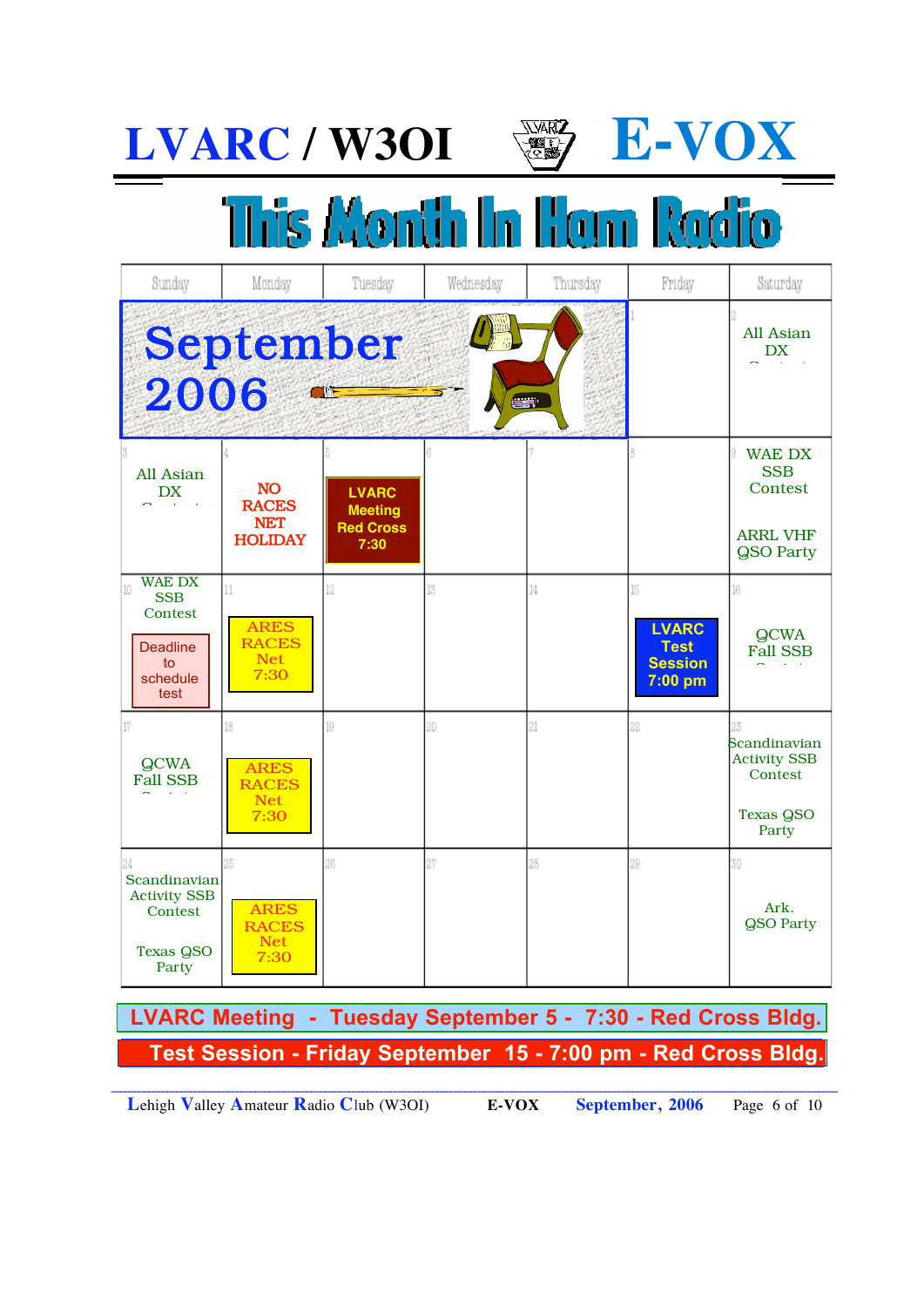





**LVARC Activities/Events** Mark your Calendar PRINT, CLIP and POST

Monday September 4 --- NO LC RACES/ARES Net - Labor Day Holida

Tuesday September 5 -- LVARC Meeting - 7:30 pm (Red Cross Bldg.) Sunday September 10 -- Deadline to Schedule Test Session Monday September 11 --- LC RACES/ARES Net - 7:30 pm (146.94) Friday September 15 -- LVARC Test Session (REGISTRATION NECESSARY) Monday September 18 --- LC RACES/ARES Net - 7:30 pm (146.94) Monday September 25 --- LC RACES/ARES Net - 7:30 pm (146.94)

**There may be additions and deletions to the above dates. Listen to the Monday Night Net, the newsletter and announcements at meetings for changes.**

REMEMBER: The LVARC offers amateur radio testing. If you want to obtain your entry level license or if you wish to upgrade, the LVARC can help.

Test sessions are given the 3rd Friday of each month. REGISTRATION IS REQUIRED!!! Registration must be made no later than the Sunday before the Friday test session.

To schedule a test or for more information, contact Mark (AK3M) at

Reminder: The Women's  $5K$  Classis will be held  $\overline{\textbf{q}}$ Saturday October 14, 2006. VOLUNTEERS ARE NEEDED. Contact Mark (AK3M) at AK3M@rcn.com or call 610-865-9183.

**REMEMBER: Registration for the monthly VE test session, must be made NO LATER THAN THE SUNDAY BEFORE THE TEST!** 

**Contact Mark (AK3M) at AK3M@rcn.com or call 610-865-9183**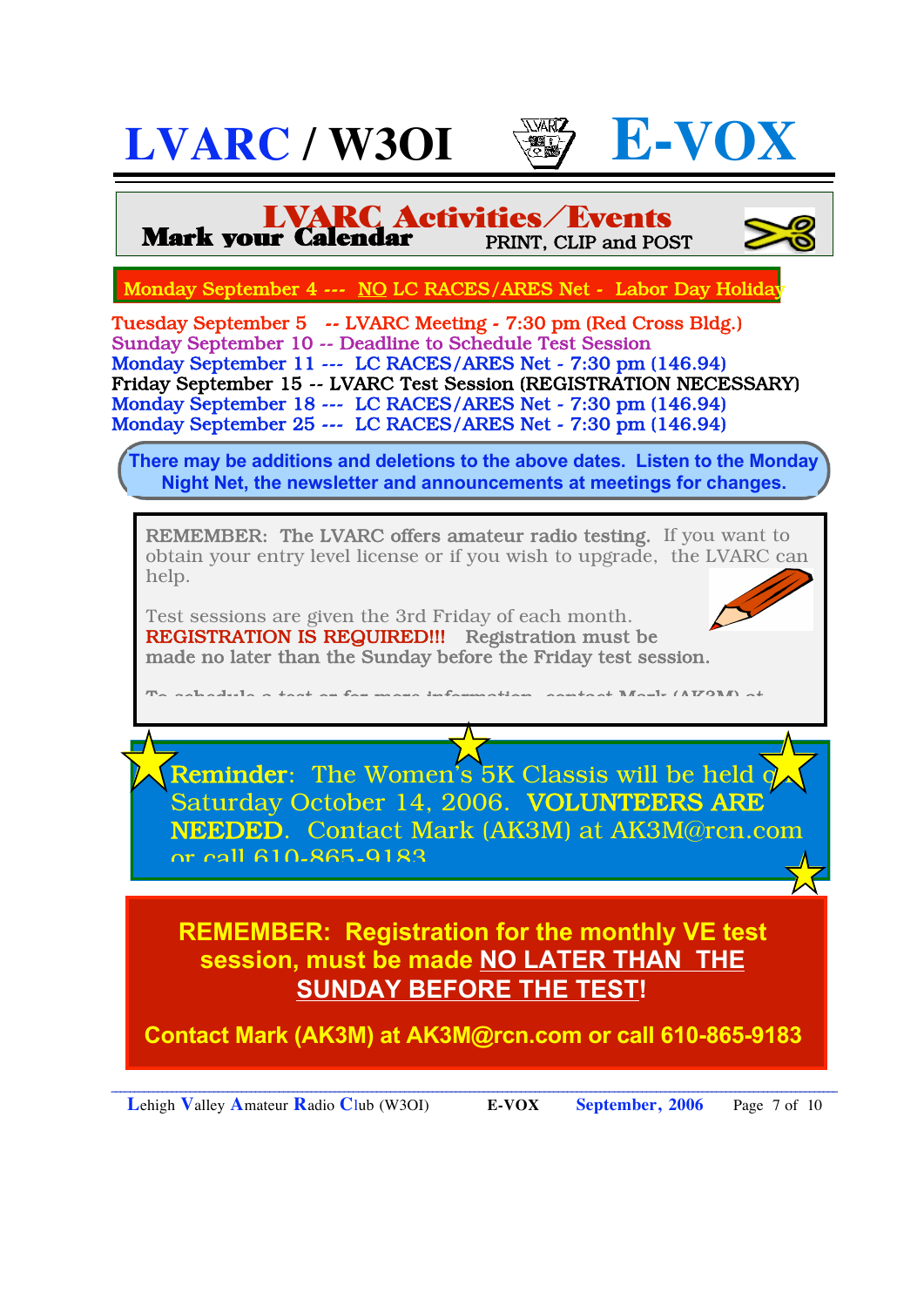



### Smithsonian Institute's Ham Station

The Smithsonian Institute in Washington D.C. has an amateur radio station on exhibit. The station operates under the call NN3SI.

Guest amateur radio operators can use the station after making an appointment, showing a photo ID and valid ham license.

To schedule an operating time, call



Any licensed radio amatour may arrange to The a guest operator of NNISI. A copy of your like a given specific ID, and an appointment are required. To schedule an appointment or to find out shout becoming a volunteer operator, call 202-633-3852 or 202-633-3857

### There will be a county-wide Disaster Drill in October, 2006. Listen to the Monday Night Net for details !!



**The deadline quickly approaches!** If you intend to remain a L.C. RACES participant, **you MUST have completed AT LEAST IS 700**. *Also, EcOMM Level 1 (EC 001) is* 

*strongly recommended !!* **IS 700 can be taken on at:** 

**http://training.fema.gov/EMIWeb/IS/is700.asp.**  The certificate can be earned while you sit in your chair from home!!

**There will be NO exceptions. After October 30, only those who have IS 700 certification will be allowed to participate in RACES activities.** 

**If you have any questions, contact Jeff (N3MFT) at: kellyj@ptd.net**

**L**ehigh **V**alley **A**mateur **R**adio **C**lub (W3OI) **E-VOX September, 2006** Page 8 of 10

\_\_\_\_\_\_\_\_\_\_\_\_\_\_\_\_\_\_\_\_\_\_\_\_\_\_\_\_\_\_\_\_\_\_\_\_\_\_\_\_\_\_\_\_\_\_\_\_\_\_\_\_\_\_\_\_\_\_\_\_\_\_\_\_\_\_\_\_\_\_\_\_\_\_\_\_\_\_\_\_\_\_\_\_\_\_\_\_\_\_\_\_\_\_\_\_\_\_\_\_\_\_\_\_\_\_\_\_\_\_\_\_\_\_\_\_\_\_\_\_\_\_\_\_\_\_\_\_\_\_\_\_\_\_\_\_\_\_\_\_\_\_\_\_\_\_\_\_\_\_\_\_\_\_\_\_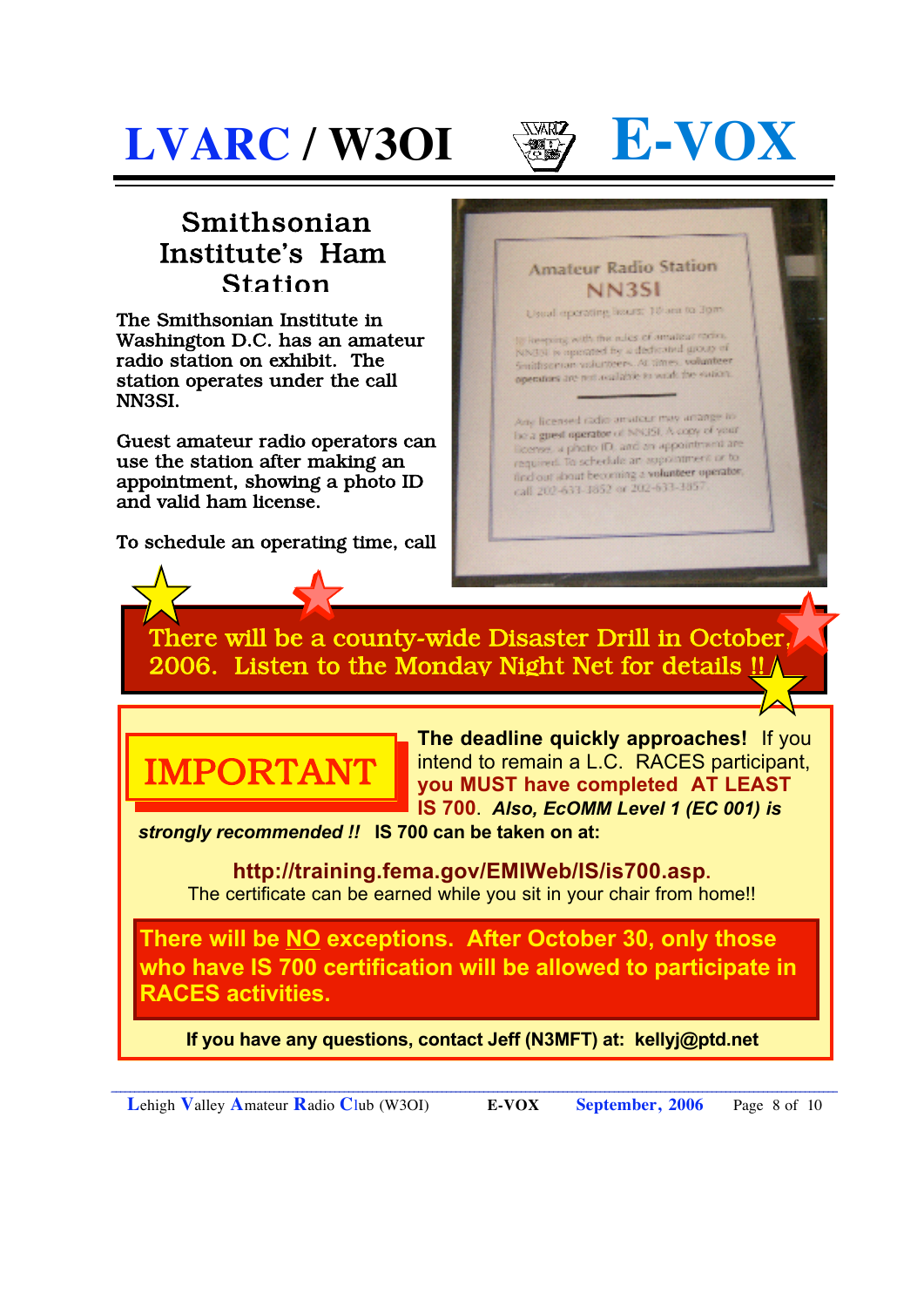





**July 21, 2006 VE Report** --- de Mark (AK3M)

At the July 21, 2006 LVARC Test Session, two tested and one passed.

**Congratulations to Alexander Delvers (KC3JRN) who passed his General written test.** Alexander drove from New Jersey with his father (KC2JRM) to the LVARC test session.

I

A big TNX to VE's **Larry** (**KN3L**) and **Rod** (**N3XG**) who re-arranged their schedule to accommodate Alex who registered late.

As of the July 21, 2006 test session, the LVARC has tested 73 applicants since its inception on April 25, 2003.

*A big TNX to all the LVARC VE's who to volunteer their time so this program can continue to be successful !*

#### **VOLUNTEER EXAMINER COORDINATORS GATHER IN GETTYSBURG**

Representatives of 11 of the nation's 14 volunteer examiner coordinators (VECs) met July 14 in Gettysburg, Pennsylvania, for the annual National Conference of Volunteer Examiner Coordinators (NCVEC) <http://www.ncvec.org> conference. NCVEC Chairman Tom Fuszard, KB9PU, presided. The session each year offers an opportunity for VECs to discuss issues facing the volunteer examination program and question pools and to meet face-to-face with FCC staff members.

**"Good news from Riley Hollingsworth was that for the second year in a row there have been no new cases of examination irregularity brought to his attention,**" said ARRL First Vice President Kay Craigie, N3KN.

------------------------------------------------- The ARRL Letter Vol. 25, No. 29 July 21, 2006

#### What is the maximum output power for hams in Belgium ?

a) 150 watts b) 500 watts



c) 1,000 watts d) 1,500 watts

(Answer on page 10)

**L**ehigh **V**alley **A**mateur **R**adio **C**lub (W3OI) **E-VOX September, 2006** Page 9 of 10

\_\_\_\_\_\_\_\_\_\_\_\_\_\_\_\_\_\_\_\_\_\_\_\_\_\_\_\_\_\_\_\_\_\_\_\_\_\_\_\_\_\_\_\_\_\_\_\_\_\_\_\_\_\_\_\_\_\_\_\_\_\_\_\_\_\_\_\_\_\_\_\_\_\_\_\_\_\_\_\_\_\_\_\_\_\_\_\_\_\_\_\_\_\_\_\_\_\_\_\_\_\_\_\_\_\_\_\_\_\_\_\_\_\_\_\_\_\_\_\_\_\_\_\_\_\_\_\_\_\_\_\_\_\_\_\_\_\_\_\_\_\_\_\_\_\_\_\_\_\_\_\_\_\_\_\_